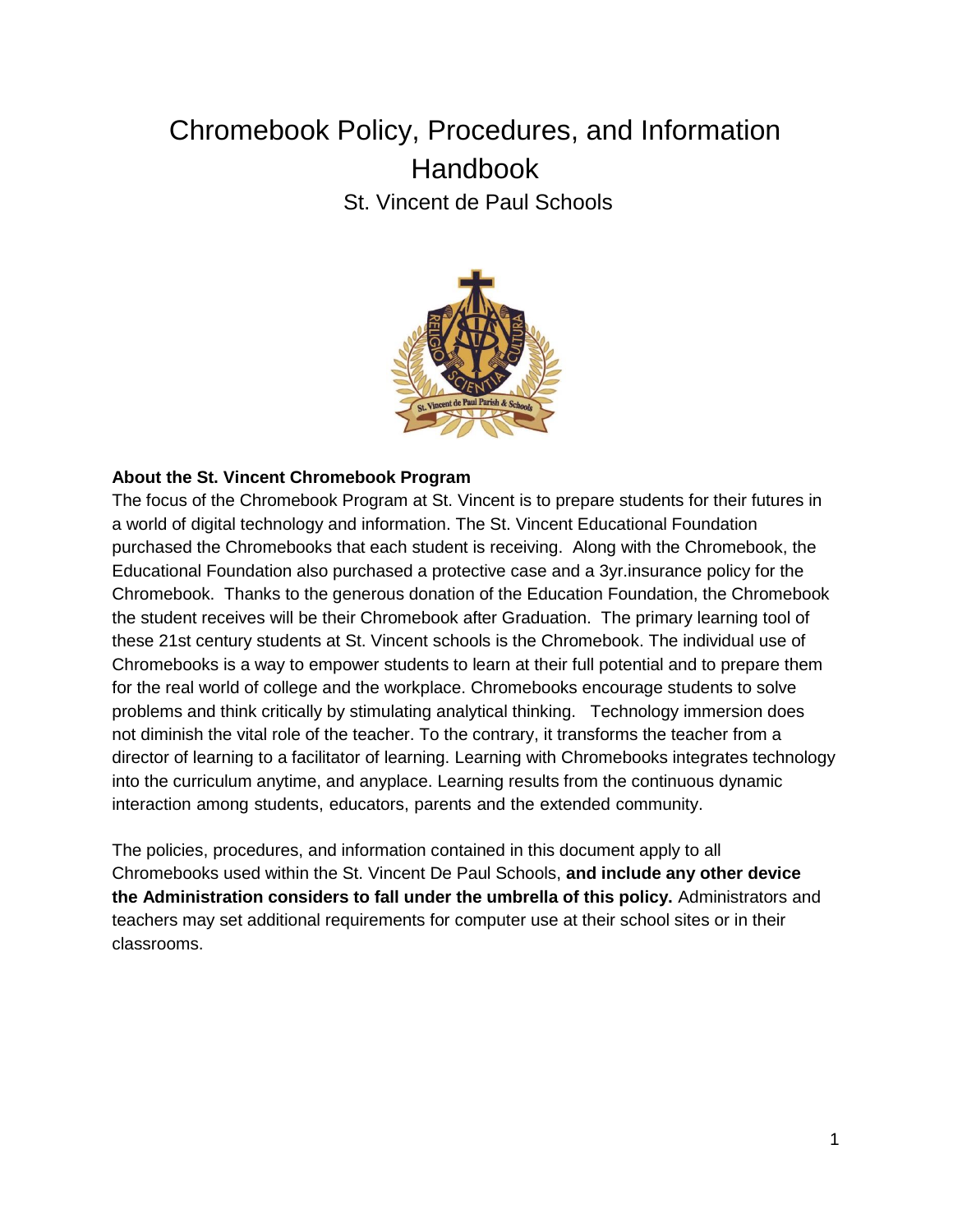# **USING YOUR CHROMEBOOK**

# **TAKING CARE OF YOUR ASSIGNED CHROMEBOOK**

Students are responsible for the general care of the Chromebook that was issued to them by the School. Chromebooks that are broken or fail to work properly must be taken immediately to the school office.

# **General Policies**

- Chromebooks are intended for use at school each day. Students are responsible for bringing their Chromebooks to all of their classes, unless specifically instructed not to do so by their teacher.
- **Protect the Chromebook screen by following the rules below.** The Chromebook screen can be damaged if subjected to rough treatment. Chromebooks are particularly sensitive to damage from excessive pressure on the screen.
	- Close the Chromebook screen before moving it, unless directed to do so by a teacher.
	- Do not lean on the top of the Chromebook when it is closed.
	- Do not place anything near the Chromebook that could put pressure on the screen.
	- Do not poke the screen.
	- Do not place anything on the keyboard before closing the lid (e.g. pens, pencils, or disks).
	- Clean the screen with a soft, dry cloth or anti-static cloth.
	- Do not bump the Chromebook against lockers, walls, car doors, floors, etc. as it will eventually break the screen.
- No food or drink is allowed next to your Chromebook while it is in use.
- To conserve battery life Chromebooks should be shut down before moving them.
- Chromebooks must remain free of any writing, drawing, stickers, or labels that are not the property of the St Vincent de Paul Schools.
- Chromebooks must never be left in a car or any unsupervised area.
- Students are responsible for charging their Chromebook's battery before the start of each school day.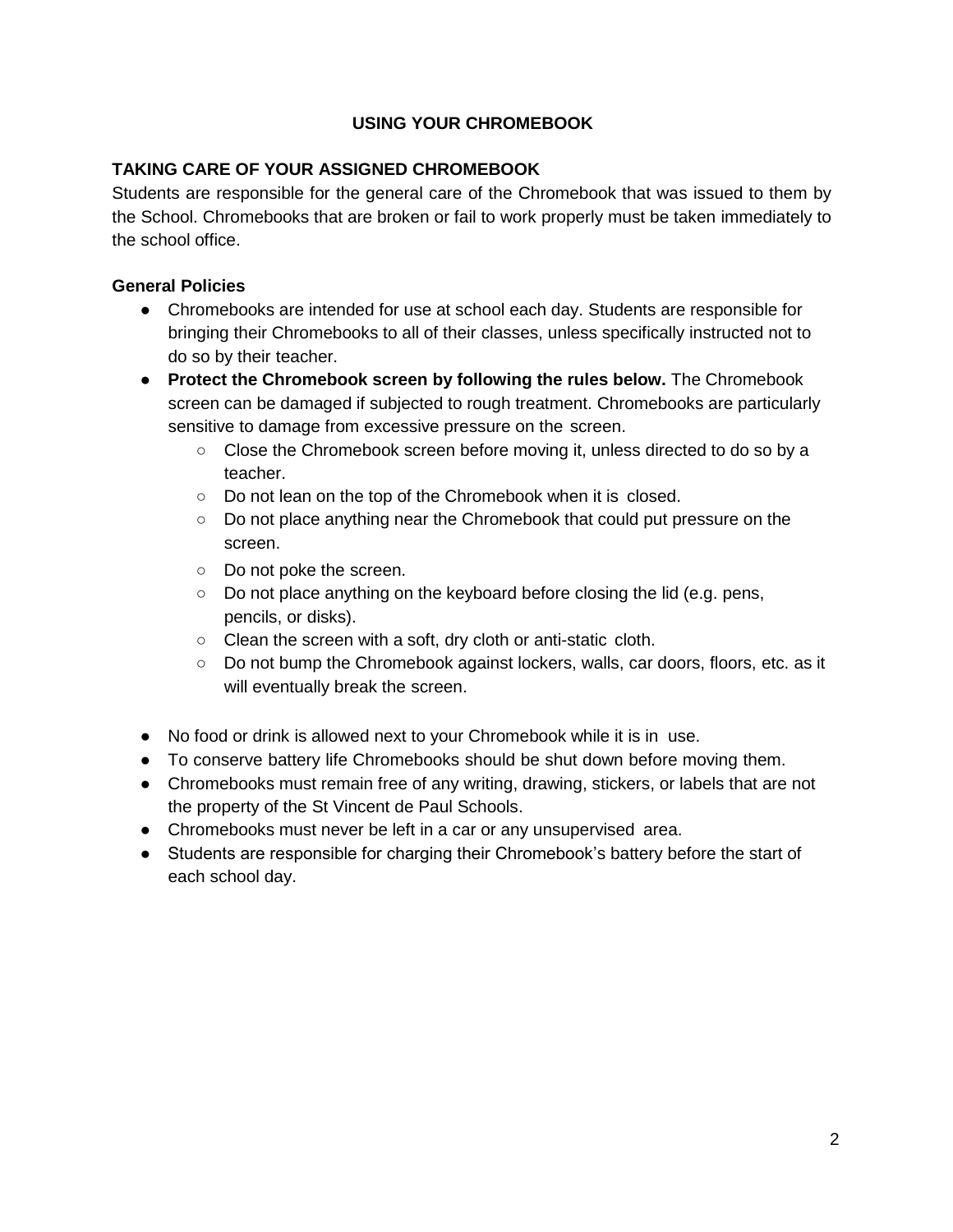# **MANAGING YOUR FILES & SAVING YOUR WORK**

# **Saving documents on Google Docs**

Students will be logging into St. Vincent's Google Apps for Education domain and saving documents to their account in the svdepaul.org domain using their student assigned Google Apps account. With each individual's Chrome login, the student can access his or her schoolwork from any computer that has Internet access.

# **Printing**

- *At School*: Printing functionality will not be available at school. Teachers teaching strategies used in classrooms will facilitate digital copies of homework and assignments. If printing is required, students will submit assignments to teachers who will facilitate printing.
- *At Home*: The Chromebook will not support a physical printer connection. Instead, students may print to their home printers using the Google Cloud Print service. A wireless home network is required for this. For more information please visit[:](http://google.com/cloudprint) <http://google.com/cloudprint>

# **SOFTWARE ON CHROMEBOOKS**

All software and apps on the Chromebooks will be installed and managed wirelessly through the school. Students will not be able to install additional apps on their Chromebooks. Additional software will be installed wirelessly as they are recommended and approved by teachers and site administrators. Note: Virus protection is unnecessary on the Chromebook due to the unique nature of its design.

# **CHARGING YOUR CHROMEBOOK'S BATTERY**

Chromebooks must be brought to school each day fully charged. Students need to charge their Chromebooks each evening. In cases where use of the Chromebook has caused batteries to drain, students may be able to connect their computers to a power outlet in class.

# **NON-FUNCTIONING CHROMEBOOKS**

Chromebooks that are broken or fail to work properly must be taken immediately to the School Office. If deemed necessary, they will issue a temporary replacement.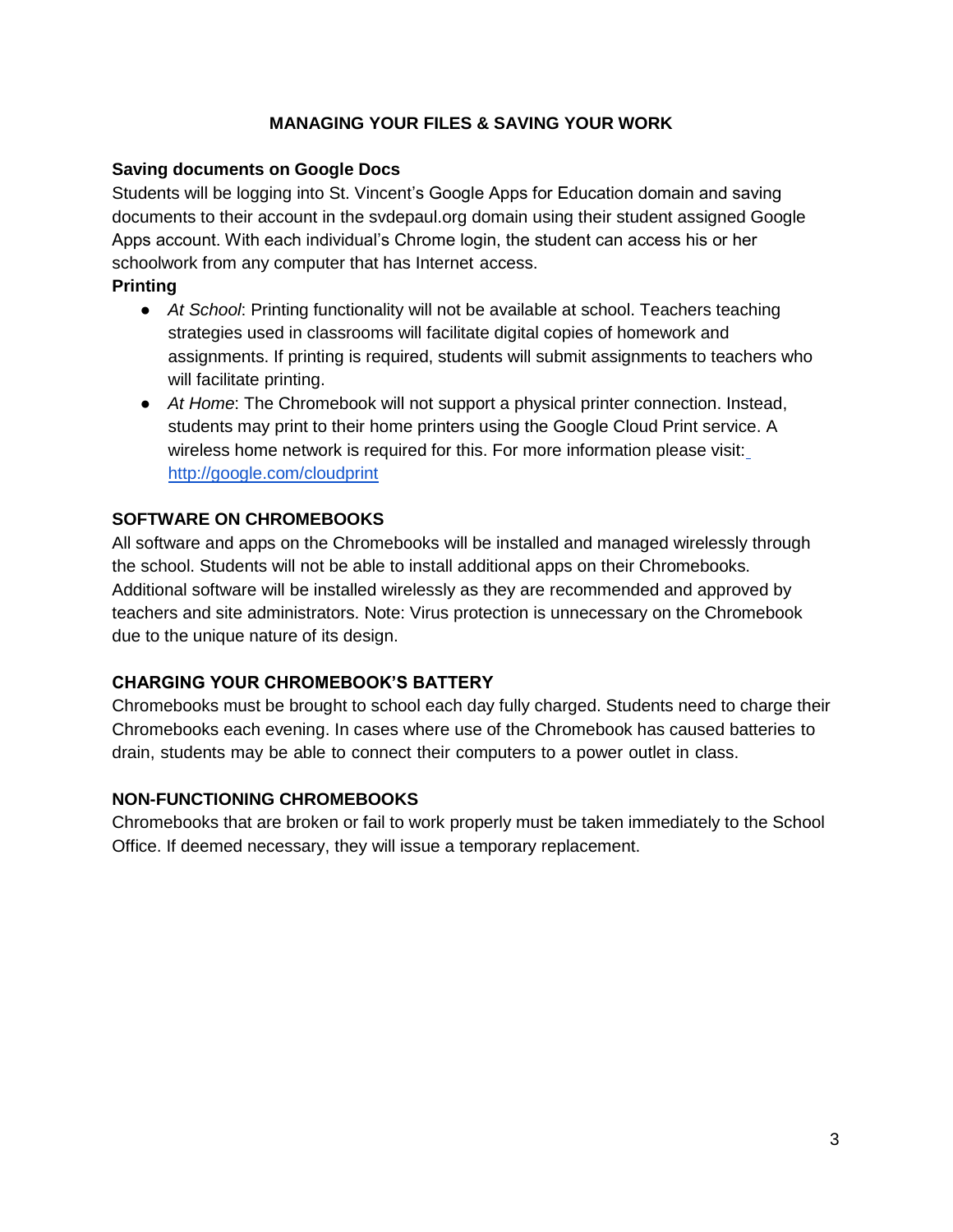# **RECEIVING AND RETURNING YOUR CHROMEBOOK**

#### **Receiving Your Chromebook**

Chromebooks will be distributed to all students in a 1:1 program during the beginning of the school year. As new students enroll in a 1:1 program during the school year, chromebooks will be distributed within their first week. Parents and students must sign and return the Chromebook responsible Use Plan and Student Pledge documents before a Chromebook can be issued to their child. The Chromebook Responsible Use Plan outlines the parameters for families to protect Chromebooks and the school's investment in them.

#### **Chromebook Check-in**

Chromebooks will be returned to the office during the last week of school. If a student transfers out of St. Vincent during the school year, the Chromebook must be returned at that time.

#### **Check-in Fines**

If a student's Chromebook and/or AC power adaptor have been damaged or defaced, the student will be billed either for the repair or replacement of the Chromebook, the adaptor, or both during the year-end check in or when the student transfers out of St Vincent.

If a student Chromebook is not returned during year-end check-in or on transferring out of district, the administrator will ensure that it is returned in a timely manner. If the administrator is unable to obtain the student's Chromebook, the student's grade reports/ transcripts may be withheld.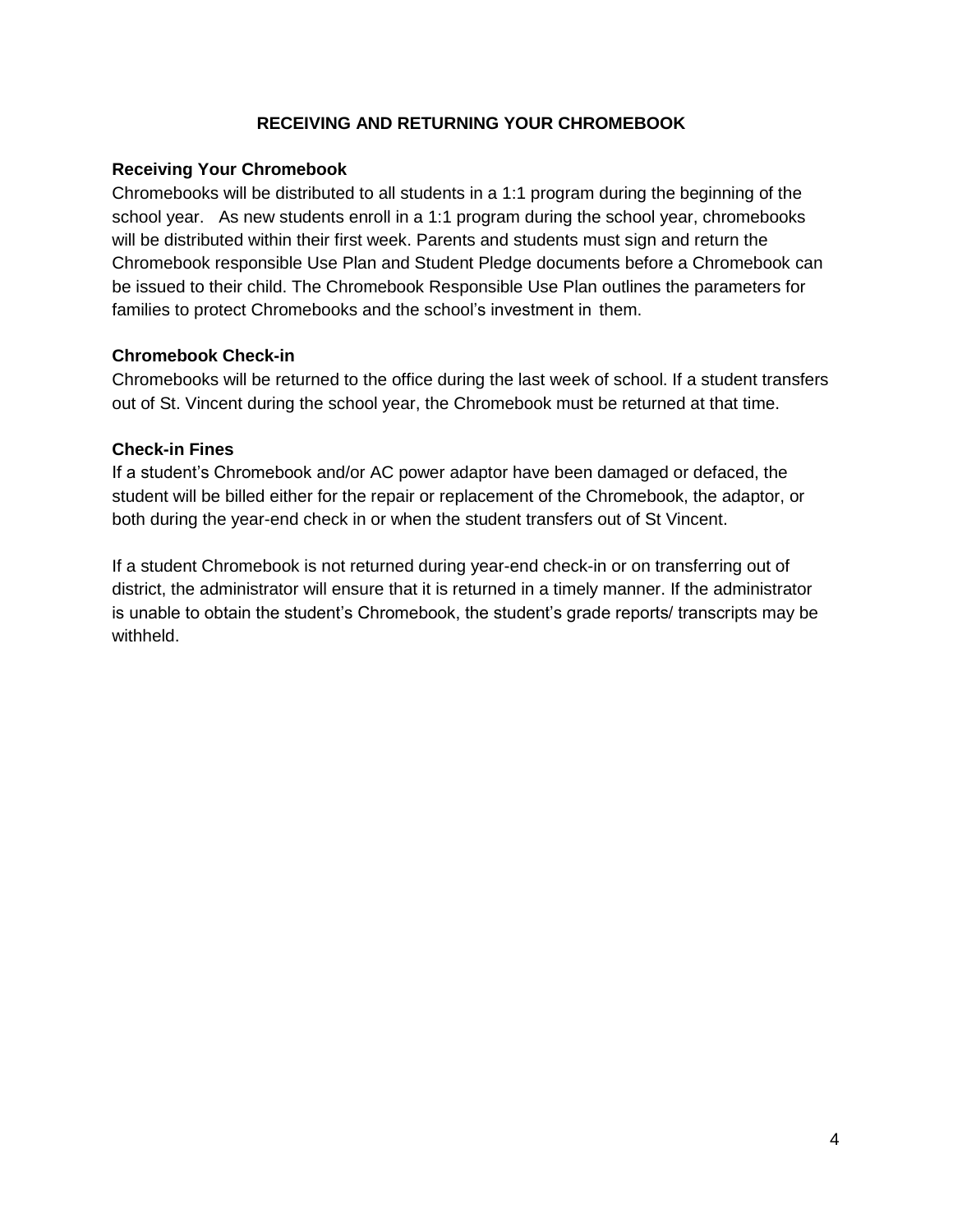# **St. Vincent de Paul Schools CHROMEBOOK RESPONSIBLE USE PLAN**

The Chromebook Responsible Use Plan outlines the parameters for families to protect the Chromebooks and the School's investment in them.

# **ACCEPTABLE USE**

St. Vincent de Paul is pleased to be able to offer access to the school computers, which provide the necessary programs required by classes. The School's network provides access to email, student data cloud storage, and the Internet. To gain access to these resources, students and parents must sign and return this form to the school office.

These materials are provided to enhance educational goals and objectives. It is inappropriate for students to access materials that are not considered educational or to use provided hardware beyond its educational intent. For this reason, it is extremely important that St. Vincent policies be followed. Misbehavior could result in temporary or permanent loss of access to the Internet, email, or other technology privileges. Violations may result in disciplinary action up to and including suspension/ expulsion for students. When applicable, law enforcement agencies may be involved.

Many responsibilities result from the use of these technologies in the educational setting.

# **Student Responsibilities**

- Using computers in a responsible and ethical manner.
- Obeying general school rules concerning behavior and communication that apply to computer use.
- Using all technology resources in an appropriate manner so as to not damage school equipment.

# **School Site**

- Provide Internet and email access to its students.
- Provide filtering of inappropriate Internet materials.
- Provide staff guidance to aid students in doing research and help assure student compliance of the acceptable use policy.

# **PROTECTING & STORING YOUR CHROMEBOOK COMPUTER**

# **Password Protection**

Students should not share their passwords with anyone. Students who forget their password can work with the Office to reset the password.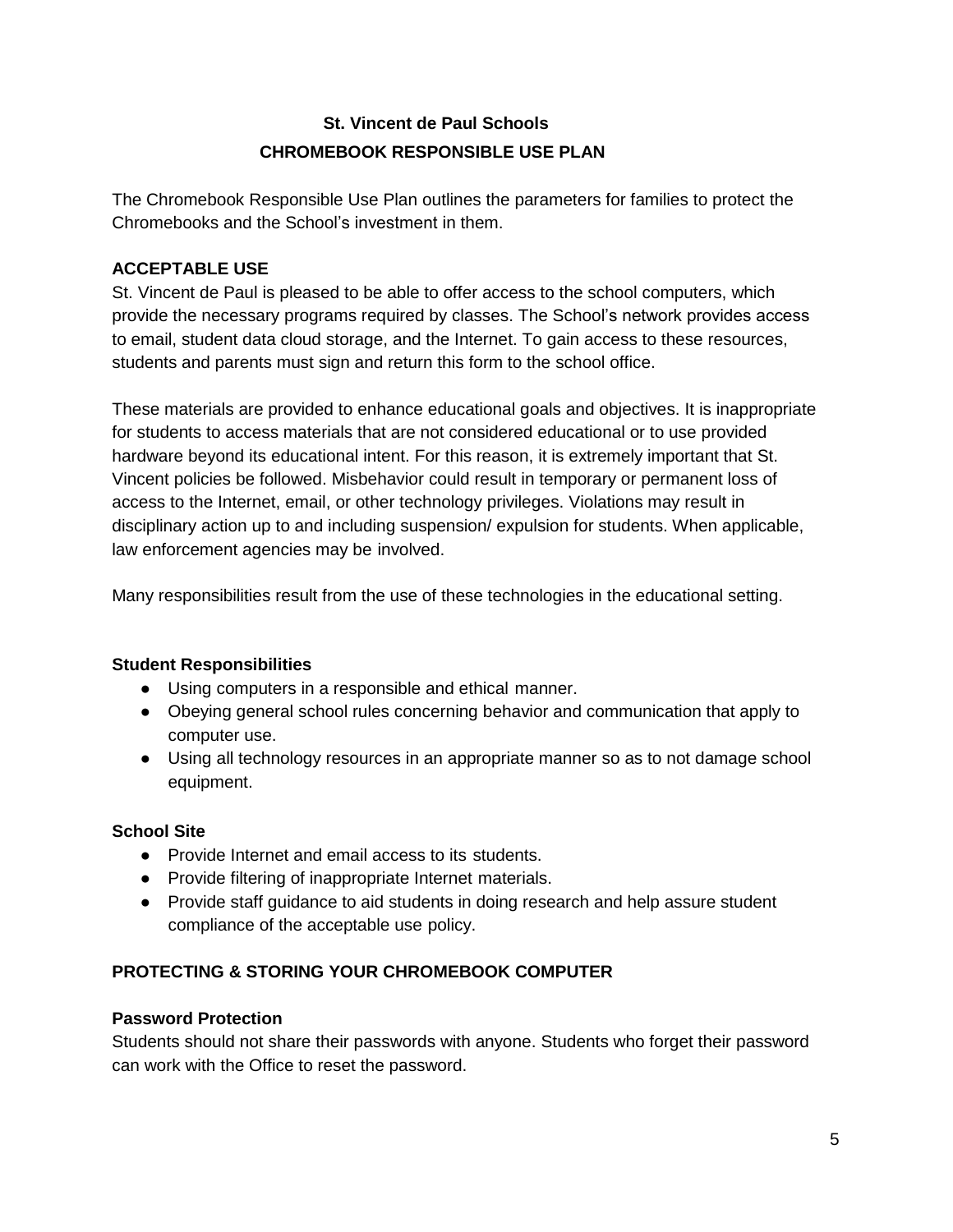# **Storing Your Chromebook**

When students are not using their Chromebooks, they should be stored safely. Nothing should be placed on top of the Chromebook. Students are to take their Chromebooks home every day after school, regardless of whether or not they are needed at home. Chromebooks should not be stored in vehicles.

#### **Chromebooks Left in Unsupervised Areas**

Under no circumstances should Chromebooks be left in unsupervised areas. Unsupervised areas include the school grounds and campus, the cafeteria, computer lab, locker rooms, Library and hallways. Any computer left in these areas is in danger of being stolen.

#### **CHROMEBOOK TECHNICAL SUPPORT**

Students participating in a 1:1 program that has a Chromebook that is not working need to turn it into the office.

#### **INSURANCE OPTIONS**

The Educational Foundation purchase a 3yr. insurance policy for the students Chromebooks. The insurance covers accidental damage, cracked screens, liquid submersion, fire, flood, natural disasters, power surge.

### **Lost or Intentionally Damaged Device and Accessories**

A Chromebook or any of its accessories that are lost (whereabouts unknown) or intentionally damaged is the responsibility of the student and parent involved in the loss of property.

# **Replacement Costs**

- Chromebook replacement cost: \$300
- AC Adapter & power cord: \$35